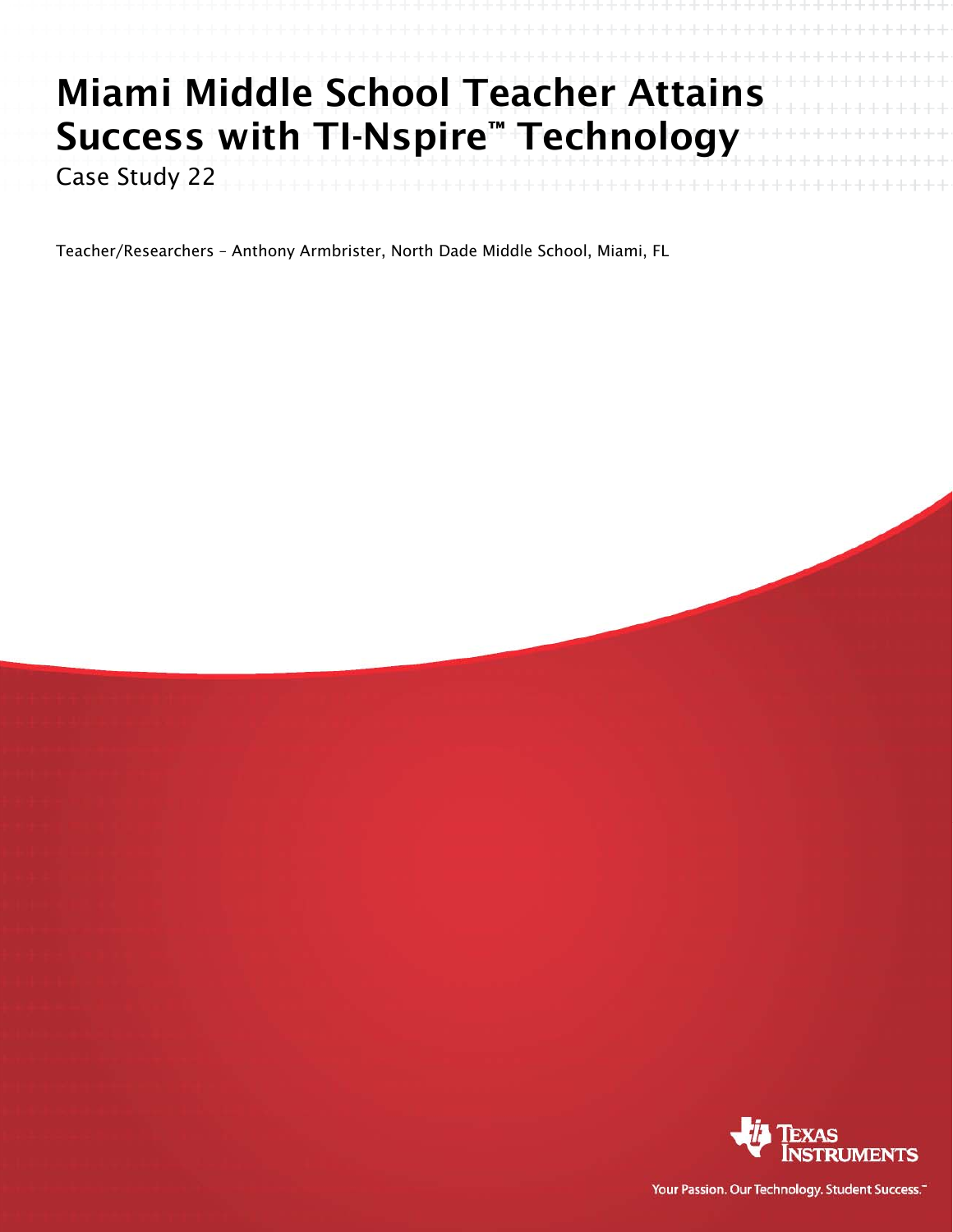## Miami Middle School Teacher Attains Success with TI-Nspire™ Technology

Case Study 22

| Teacher/Researcher     | Anthony Armbrister                                      |
|------------------------|---------------------------------------------------------|
| Location               | North Dade Middle School, Miami-Dade Schools, Miami, FL |
| Course                 | Intensive Mathematics 7th Grade                         |
| Grade                  | 7                                                       |
| <b>Student Profile</b> | African American and Hispanic students, 95% below grade |
|                        | level                                                   |
| <b>Technology</b>      | TI-Nspire handhelds with SMART Board™ and TI-Nspire     |
|                        | Computer Software - Teacher Edition                     |

*"Students took the state exam, the FCAT (Florida Comprehensive Assessment Test), March 2009…FCAT year-to-year score comparisons are made using a special DSS scale. In Mr. Armbrister's two classes, the average DSS score improved by an impressive 256 point…,"* 

Setting: North Dade Middle School, with an enrollment of 845, has high expectations of its predominantly minority students. It has adopted the International Baccalaureate/Middle Years program, and it provides small class sizes for subjects such as Mr. Armbrister's  $7<sup>th</sup>$  Grade Intensive Mathematics. Mr. Armbrister used TI-Nspire technology in two of his classes, each with 14 students (82% African-American, 18% Hispanic, 85% free/reduced lunch). At the beginning of the year, 95% of his students were below grade level, and 15% had limited proficiency in English.

Mr. Armbrister's 20 years of teaching experience includes 8 years teaching this course. His Specialist degree is in mathematics education, and he is permanently certified for middle school and high school mathematics teaching.

The supplemental classes meet for 110-minute blocks on Mondays, Wednesdays and Fridays. The classes meet in rooms assigned to other teachers. In both rooms, student desks and cooperative work stations are in the center of the room and face the interactive whiteboard. Computers line the left wall, and the teacher's desk is at the rear. To build interest, Mr. Armbrister was able to create a display in each room with topics of interest such as Puff Daddy's sales graph and Wii video games coordinated with graph concepts.

Despite the challenges of these students and the length of the class session, Mr. Armbrister reports that his strategies for interactivity using the technology minimized discipline or off-task behavior. He says he is "adequately satisfied" with the overall learning climate of the two classes.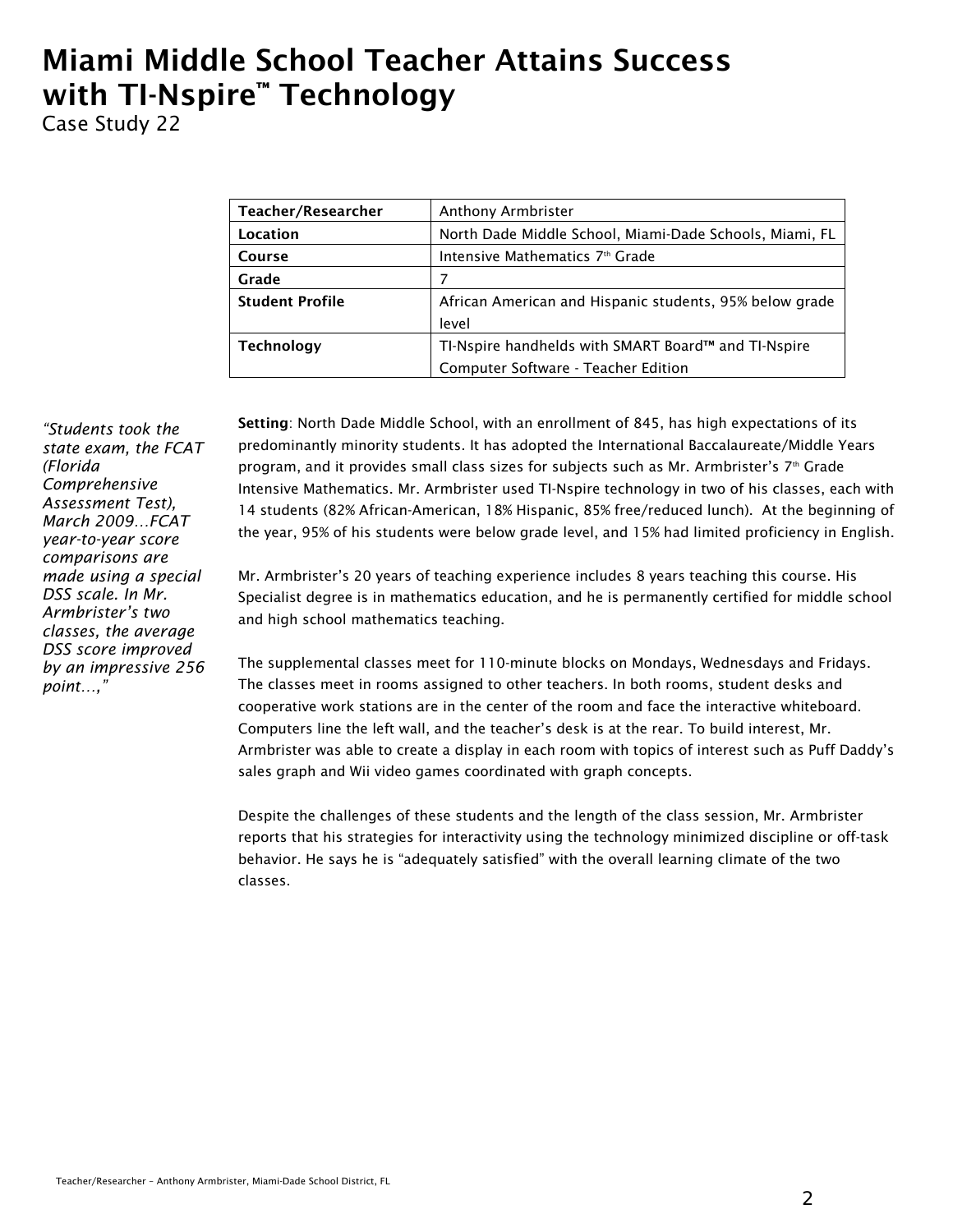#### Curriculum and Teaching:

Intensive Math is a supplemental class, so supplemental books such *FCAT (Florida Comprehensive Assessment Test) scoring high* and consumables are used. Other materials include a lessons learned document produced by the State Department of Education, *FCAT Explorer*, *Compass Learning* and *Explorlearning.com*. The curriculum is structured around a map of what is needed to cover annuallyassessed benchmarks. About 85% of the planned curriculum was covered during the year.

Mr. Armbrister observed a change in the pattern of TI-Nspire™ use over the course. At the beginning, students rarely checked their own answers, and they used the handheld to compare answers, generate examples, make predictions and discuss problem solving strategy on a weekly basis. By the middle of the course, however, these activities had become daily occurrences, and answer computing and checking was done weekly by most students.

Mr. Armbrister also comments that his style of teaching with TI-Nspire technology was able to change from the beginning of the course to the middle and the end. Questions on operating the handhelds increased to daily, as the frequency of use increased. Questions on the right answer became a weekly occurrence, as did "*why?"* questions (asking for a reason or justification). By contrast, questions on the procedures for solving a problem declined from daily to weekly as the course progressed.

Corresponding changes were also reported in the type of TI-Nspire activity used in class. Early in the term, TI-Nspire technology was used for multiple representations on a weekly basis, with daily teacher-created TI-Nspire documents. By the middle of the course, the equations and tables functions of the technology were used simultaneously on a daily basis. Use of geometry capabilities increased to daily by the end of the course.

Mr. Armbrister often used the Teacher Edition software to project a problem from the state test (FCAT) released items and manipulate the features of the on-screen handheld with the SMART Board to develop the concepts in a more dynamic manner. Students were engaged and grasped the concepts in a concrete way.

In addition, Mr. Armbrister served as the mathematics coach for the school. He presented a "Problem of the Week" via closed-circuit TV broadcast during the 40 minute Homeroom session. In these presentations, he used the TI Nspire software and a SMART Board to demonstrate problem solving dynamically.

#### Assessment Method:

The course began with a pretest. Interim progress assessments were from the district using a data analyzer called *Edusoft*. The assessments were approximately 30 items long and were developed using *Examview Pro* with participation of